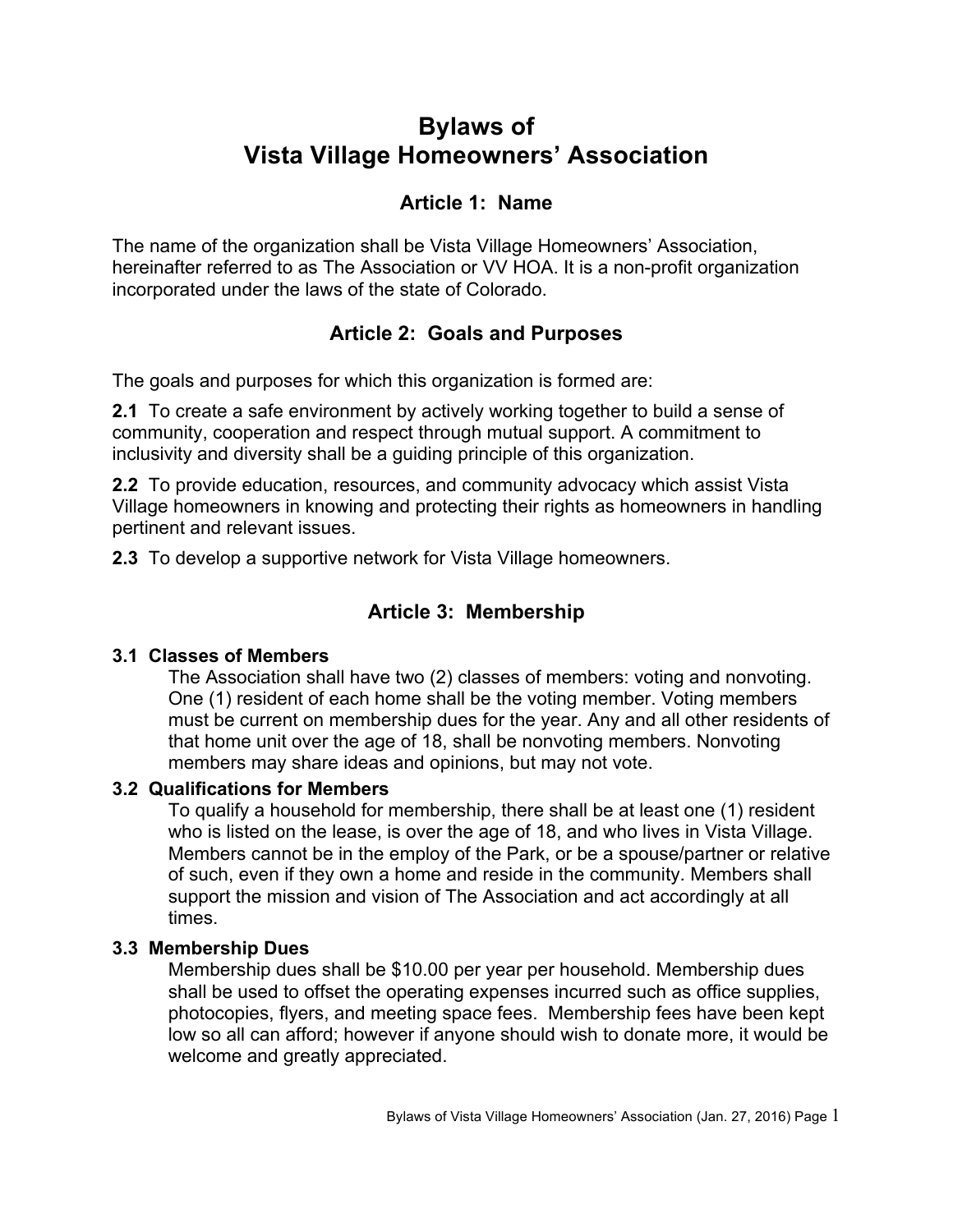#### **3.4 Voting Rights**

Membership dues shall entitle each household one (1) vote for each issue in The Association's matters.

#### **3.5 Annual Meeting**

The Annual Meeting of the members shall be held in the month of January at a time set by the Board for the purpose of electing Directors and transacting other business. If the Annual Meeting is not held on the date designated, the Board shall cause the meeting to be held as soon thereafter as may be convenient.

Due to the fact that The Association represents a family community and wants everyone to be able to participate, underage children shall not be banned from the meeting, however, it shall be requested that they be respectful, quiet, and non-disruptive at the meeting.

#### **3.6 Special Meetings**

The President or no fewer than three (3) of the voting members may call special meetings of the members for any purpose.

#### **3.7 Place of Meetings**

All meetings of members shall be held in a place within the city or county of Boulder, Colorado, as designated by the President or the Board.

#### **3.8 Notice of Meetings**

The President, the Secretary, or the Board shall cause to be delivered to each member entitled to notice of meetings or to vote at the meeting, stating the place, date and time of the meeting(s), and, in the case of a special meeting, the purpose(s) for which the meeting is called. Notification will be posted in a prominent, central location, and sent by email or made by phone.

At any time, upon the written request of no fewer than ten (10) of the members entitled to vote at the meeting, it shall be the duty of the Secretary to give notice of a special meeting of members to be held at such date, time, and place as the Secretary may fix, not less than five (5) days after receipt of such written request, unless two-thirds (2/3) of the members state through petition that they can meet at an earlier date. If the Secretary shall neglect or refuse to issue such notice, the person or persons making the request may do so and may fix the date, time, and place for such meeting.

#### **3.9 Quorum for Membership**

A membership "quorum" is defined as "the minimum number of members present required to hold a vote." Twenty-five percent (25%) of the voting members of The Association shall constitute a quorum at a meeting of the members. All matters shall be decided by a vote of the majority of the members present. If less than a quorum (25% of voting members) is present at a meeting, the meeting will be rescheduled. For example: If there are 100 members, at least 25 must be present in order to hold a vote. If there are fewer than 25, the meeting will be rescheduled.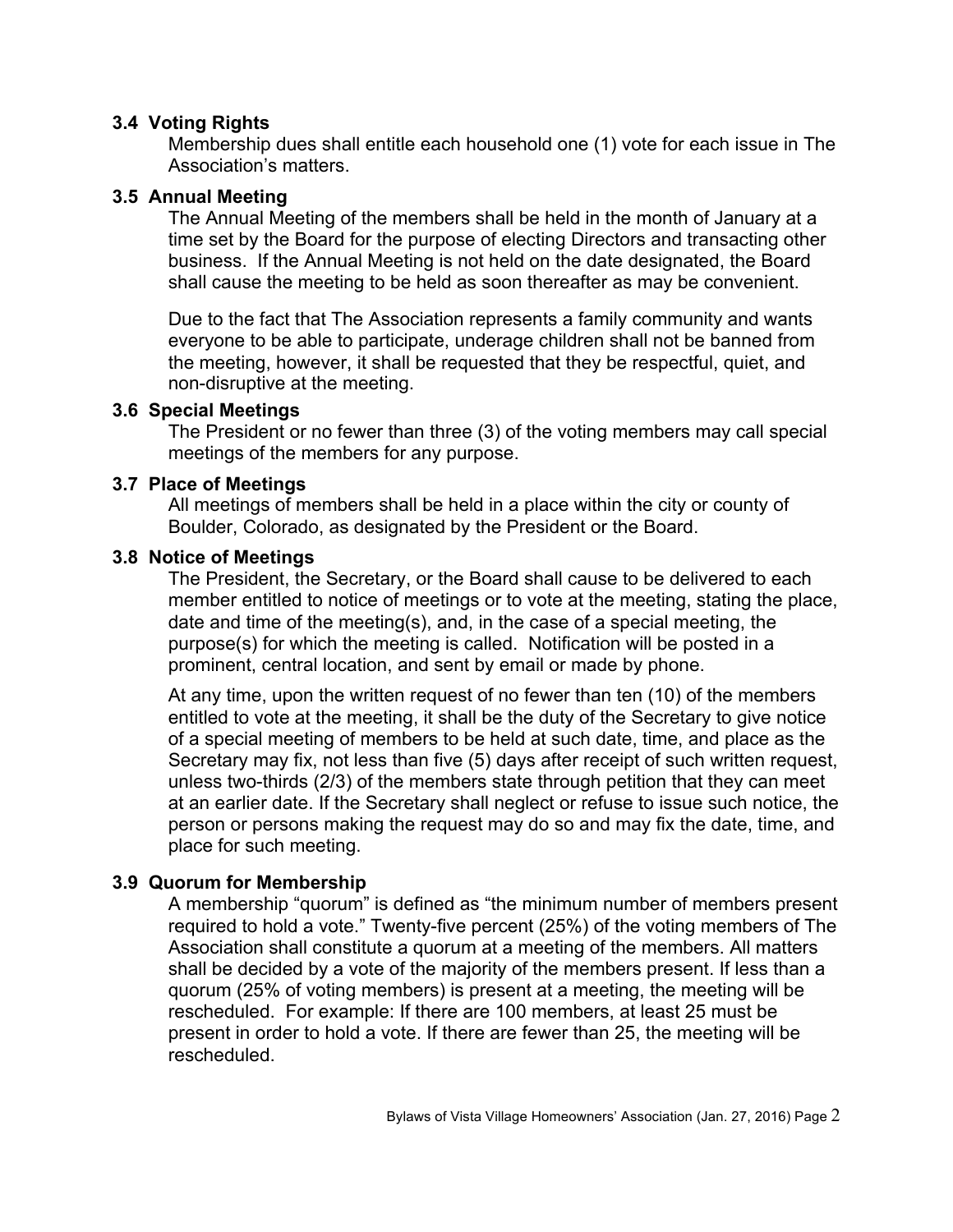#### **3.10 Manner of Acting**

The vote of a majority of the votes (51%) entitled to be cast by the voting members presented in person or by proxy shall be necessary for the adoption of any matter voted upon by the members. For example: If 25 members vote, 13 are required as the majority.

#### **3.11 Proxy and Absentee Votes**

A voting member may vote by proxy executed in writing by the voting member (or by their attorney-in-fact). Such proxy shall be filed with the Secretary of the Association before or at the time of the meeting. A proxy shall become invalid eleven (11) months after its execution unless otherwise provided for in the proxy.

If a proxy vote is used with respect to a specific meeting, the proxy shall entitle the holder, therefore, to vote at any reconvened meeting following adjournment of such meeting; however, the entitlement of said proxy shall be revoked after final adjournment thereof.

A voting member may request an absentee ballot from the Secretary, and complete and return it prior to the scheduled vote date. Absentee votes are counted in determining a quorum.

# **Article 4: Board of Directors and Executive Officers**

#### **4.1 Powers**

This organization will be supported by a Board of Directors (the Board) as the governing foundation for Vista Village homeowners. The activities, affairs, and property of The Association shall be managed, directed, controlled, and its powers exercised by and vested in the Board.

#### **4.2 Number, Term, and Election**

The number of Directors, including the Executive Officers (President, Vice President, Secretary, Treasurer), shall be five to nine (5-9), depending on the size of general membership and to insure adequate representation of members.

Directors will serve for a term of two (2) years or until their successors are elected, whichever is later. No person may serve on the Board for more than three (3) consecutive two-year terms, a total of six (6) consecutive years. After a one-year absence, they may again serve on the Board.

Unless an Officer resigns, dies, or is removed prior thereto, he or she shall hold office until his or her successor has been chosen and qualified.

#### **4.3 Resignation**

Any Director or Executive Officer may resign at any time by delivering a written resignation to the Board.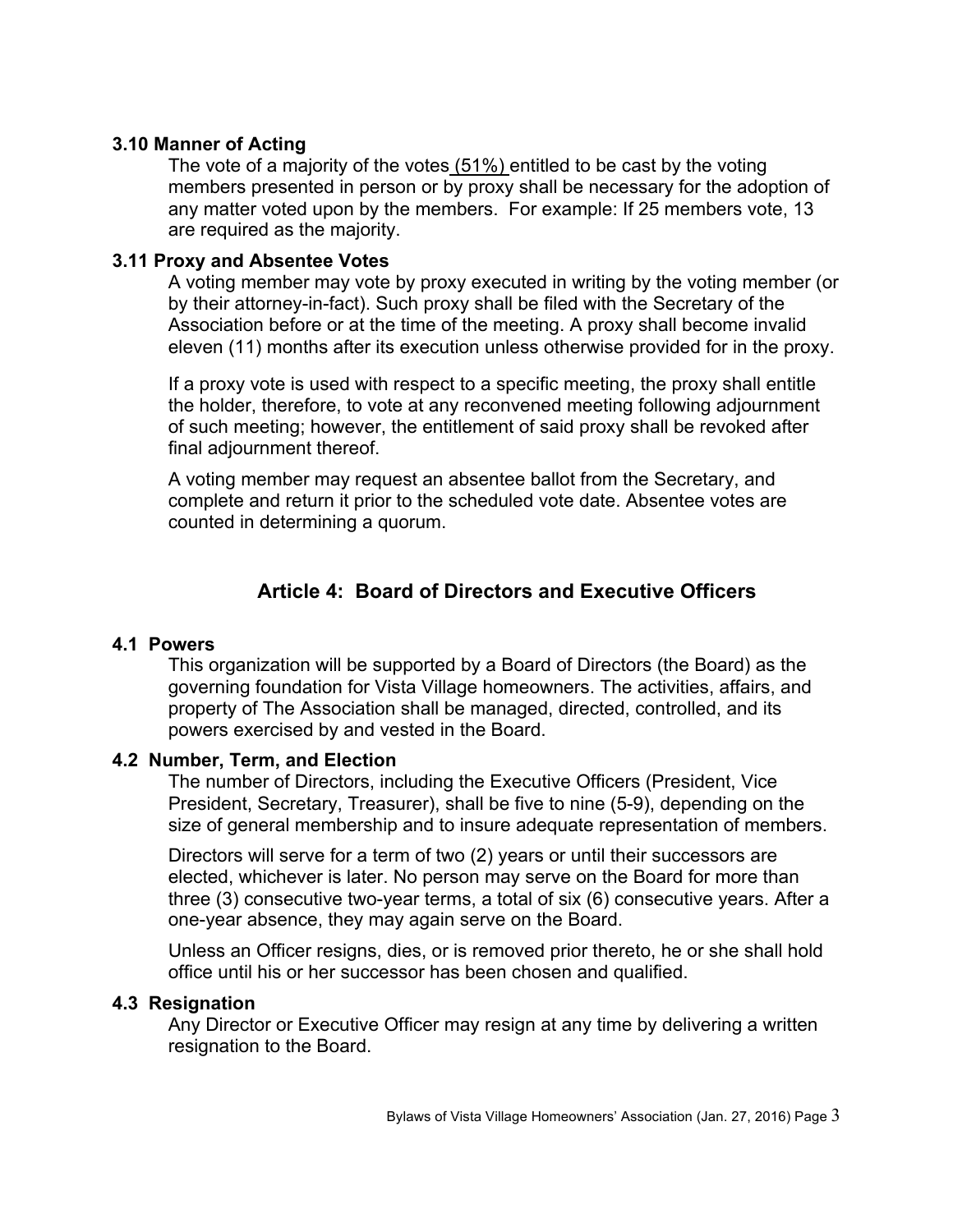#### **4.4 Removal**

Any Director or Executive Officer may be removed with cause at any time by the affirmative vote of a majority of the Directors at a duly-held meeting of the Board, the notice of which shall have specified the proposed removal.

A Director shall be automatically removed from the Board upon three (3) consecutive unexcused absences from regular Board meetings.

Membership can petition the Board for removal of any Board member with 2/3 of the voting members having signed a petition stating just cause.

#### **4.5 Vacancies**

Any vacancy in an office or committee may be filled by the Board. Whenever a vacancy occurs, a majority of the remaining Directors, though less than a quorum, may fill the vacancy and each Director so appointed or designated shall hold office for the remainder of the term of the Directorship so vacated.

### **4.6 Board Meetings**

The Board shall hold a minimum of four (4) regular Board meetings each year, at such time and place as the Board shall designate. All Board meetings will be publicized and open to the general membership, with not less than seven (7) days prior notice. Special Board meetings may be called by the President or by petition of one-third (1/3) of the Directors.

### **4.7 Notice of Board Meetings**

Notice of the schedule of regular meetings may be provided on an annual basis to each Director and the general membership.

Notice of special meetings of the Board shall be given to each Director not less than ten (10) days prior to the meeting. This notice will be made by email or by phone.

Any business may be transacted at any meeting of the Board.

### **4.8 Quorum for Board Meetings**

At all meetings of the Board a majority of Directors, which shall include at least one (1) Executive Officer, shall be present to constitute a quorum for the transaction of business. For example: If there are seven (7) Board members, four (4) must be present.

#### **4.9 Voting**

Each Director shall have one (1) vote at all meetings of the Board. All matters shall be decided by the vote of the majority of the Directors present at the meeting. The President does not have a vote except as the deciding vote in the case of a tie.

#### **4.10 Compensation**

All Officers, Directors, and committee members shall serve as such without salary, but the Board may authorize the payment by The Association of reasonable expenses incurred by the Directors in the performance of their duties.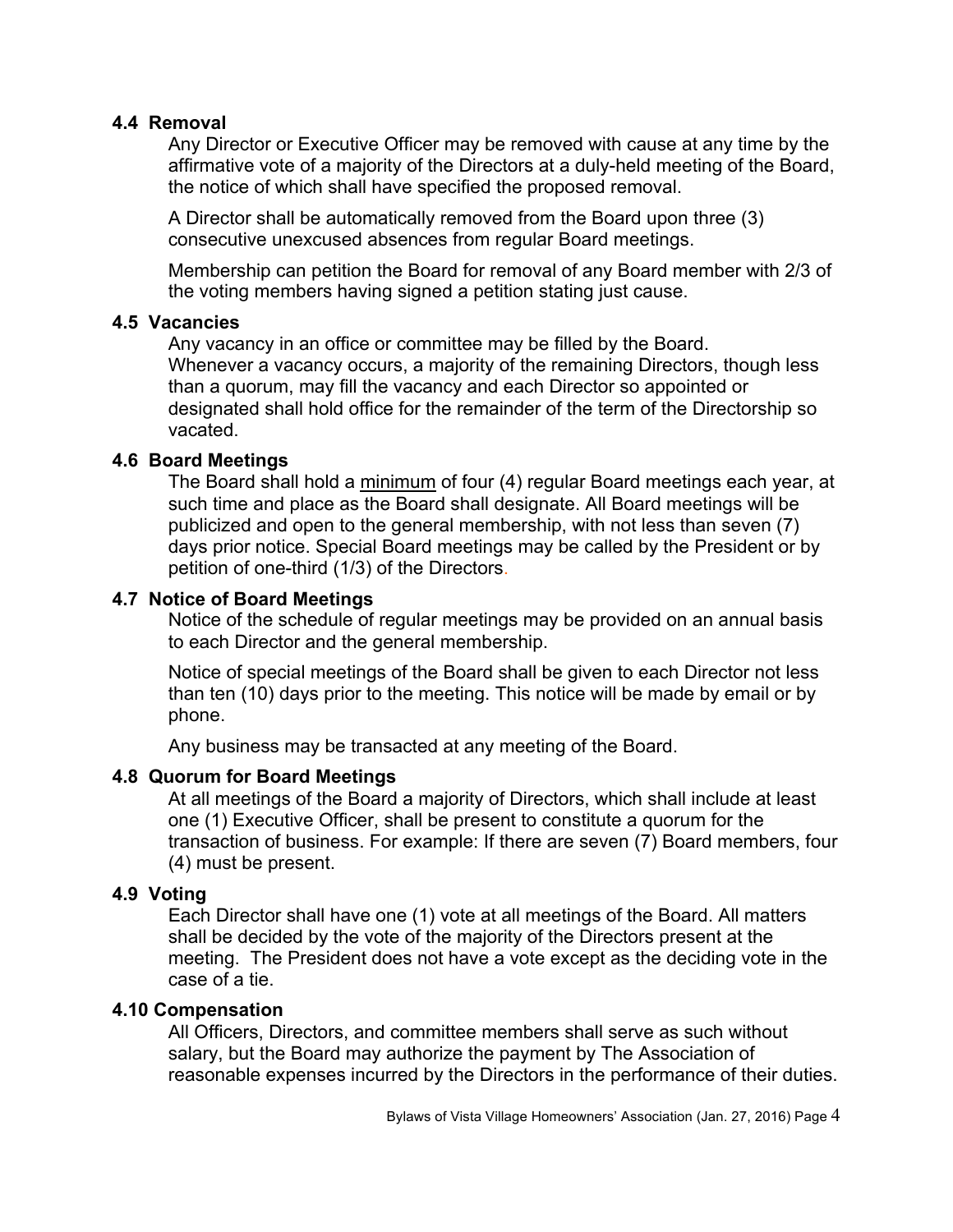#### **4.11 Titles and Qualifications**

The Executive Officers of The Association shall consist of President, Vice President, Secretary, Treasurer, and such other Officers the Board may designate by election. Non-officer Board Members shall be called "Board Members At Large."

#### **4.12 Selection of Officers**

The Board shall elect from among themselves the following officers: President, Vice President, Secretary and Treasurer. This shall be the first order of business of the first meeting of the Board following the elections of Directors at the Annual Meeting.

#### **4.13 The President**

The President of the Board shall preside at all meetings of the Board and shall have such other powers and duties consistent with these Bylaws as may be assigned from time to time by the Board. The President will hold in confidence any and all privacy information of the members of The Association.

#### **4.14 The Vice President**

The Vice President of the Board shall possess the powers and discharge the duties of the President of the Board in the latter's absence or disability and shall have such other powers and duties not inconsistent with these Bylaws as may be assigned from time to time by the Board. The Vice President will hold in confidence any and all privacy information of the members of The Association.

#### **4.15 The Secretary**

It shall be the duty of the Secretary to cause a record to be kept of The Association, including all the meetings of the Board, and to perform such other duties consistent with these Bylaws as may be assigned from time to time by the Board.

#### **4.16 The Treasurer**

It shall be the duty of the Treasurer to supervise the financial affairs of The Association, to cause a full and accurate record to be kept of same, to provide regular reports to the Board on the financial status of The Association, and to perform such other duties consistent with these Bylaws as may be assigned from time to time by the Board. The Treasurer shall make an annual financial report to the members of The Association at the Annual Meeting in January.

#### **4.17 Records**

The Association shall maintain financial books and records of account; all minutes of the Board meetings, membership meetings, and committee meetings of The Association; the list of members; and copies of all other pertinent material. The Association records, books, documents, and contracts shall be made available for inspection at any reasonable time during usual business hours by any Director of The Association, any member of The Association, or duly authorized representative thereof, for any lawful purpose. In the event The Association does not have an official office space, all records shall be in the possession of an appropriate Board member. Upon leaving office, each Officer or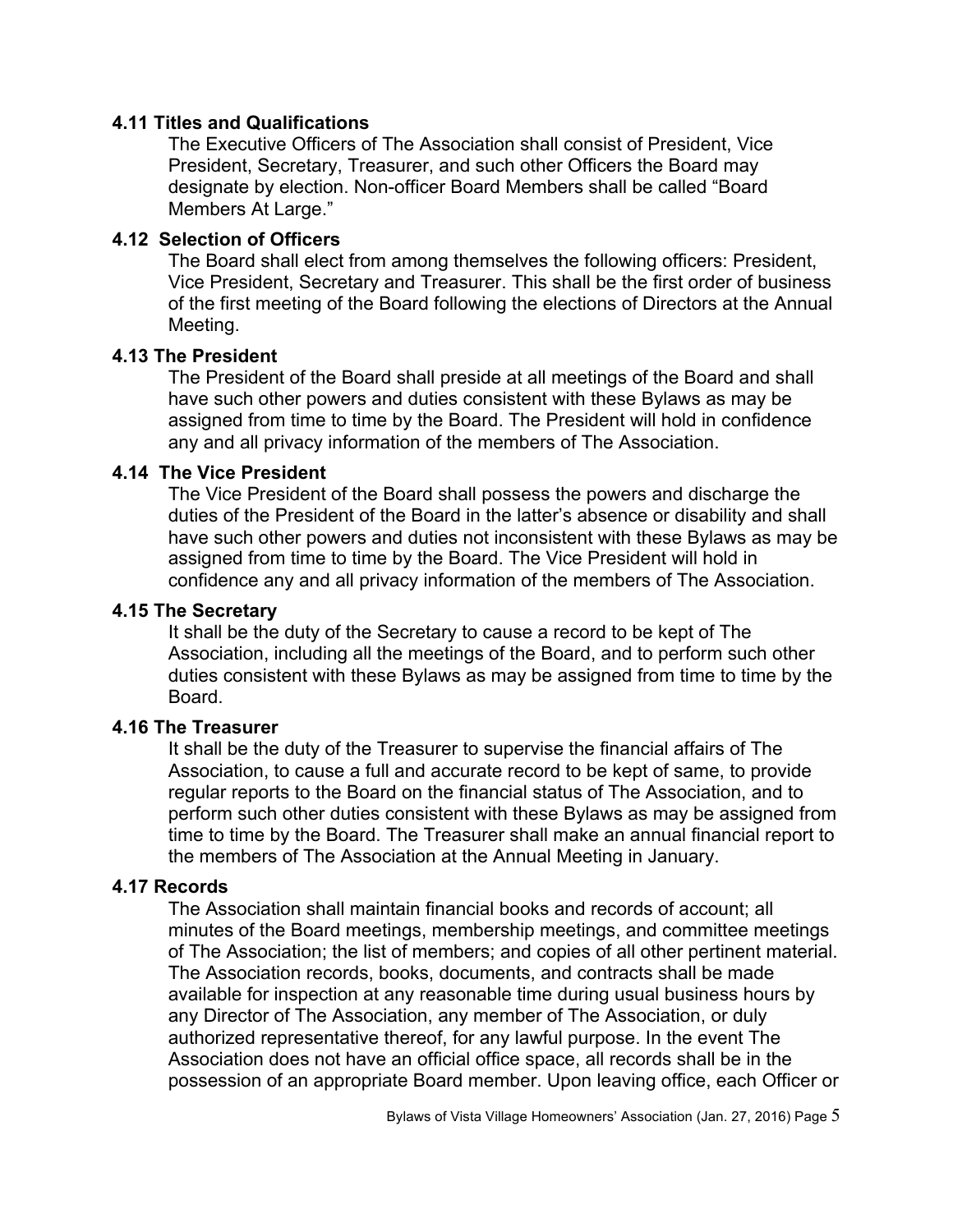agent of The Association shall turn over to his or her successor, the President, or the Executive Director, in good order such Association monies, books, records, minutes, lists, documents, contracts, or other property of The Association as has been in the custody of such Officer or agent during his or her term of office.

# **Article 5: Committees**

#### **5.1 Designation**

The Board may, by resolution adopted by a majority of the entire Board, designate such committees, task forces, and work groups as it deems appropriate and necessary and as desired by the general membership.

#### **5.2 Committees, Task Forces, Work Groups**

The Board may from time to time establish committees, task forces, and work groups, which shall have such duties and the members of which shall hold office for such periods as the Board may from time to time determine. However, no committee shall have any power or authority which could not be exercised by or had by the Board.

The rules of procedures of such committees shall be determined from time to time by the Board or, if authorized by the Board, by the respective committees, task forces, or work groups. Any such committee, task forces, and work groups may be abolished or any member thereof removed with just cause at any time by the Board.

#### **5.3 Notice of Meetings**

Reasonable verbal and email notice, including time and place, of all committee meetings shall be given by the committee Chairperson to the members thereof.

#### **5.4 Quorum for Committees**

At meetings of any committee, a majority of the number of members designated by the Board shall constitute a quorum for the transaction of business. The act of a majority of members present at any meeting at which a quorum is present shall be the act of such committee, except as otherwise specifically provided by statute or these Bylaws. If a quorum is not present at the meeting of any committee, the members present may adjourn the meeting without notice other than the announcement at the meeting until a quorum is present.

### **Article 6: Deposits, Checks, Loans, Contracts**

#### **6.1 Deposit of Funds**

All funds of the Association not otherwise employed shall be deposited in such banks, trust companies, or other reliable depositories as the Board from time to time may determine.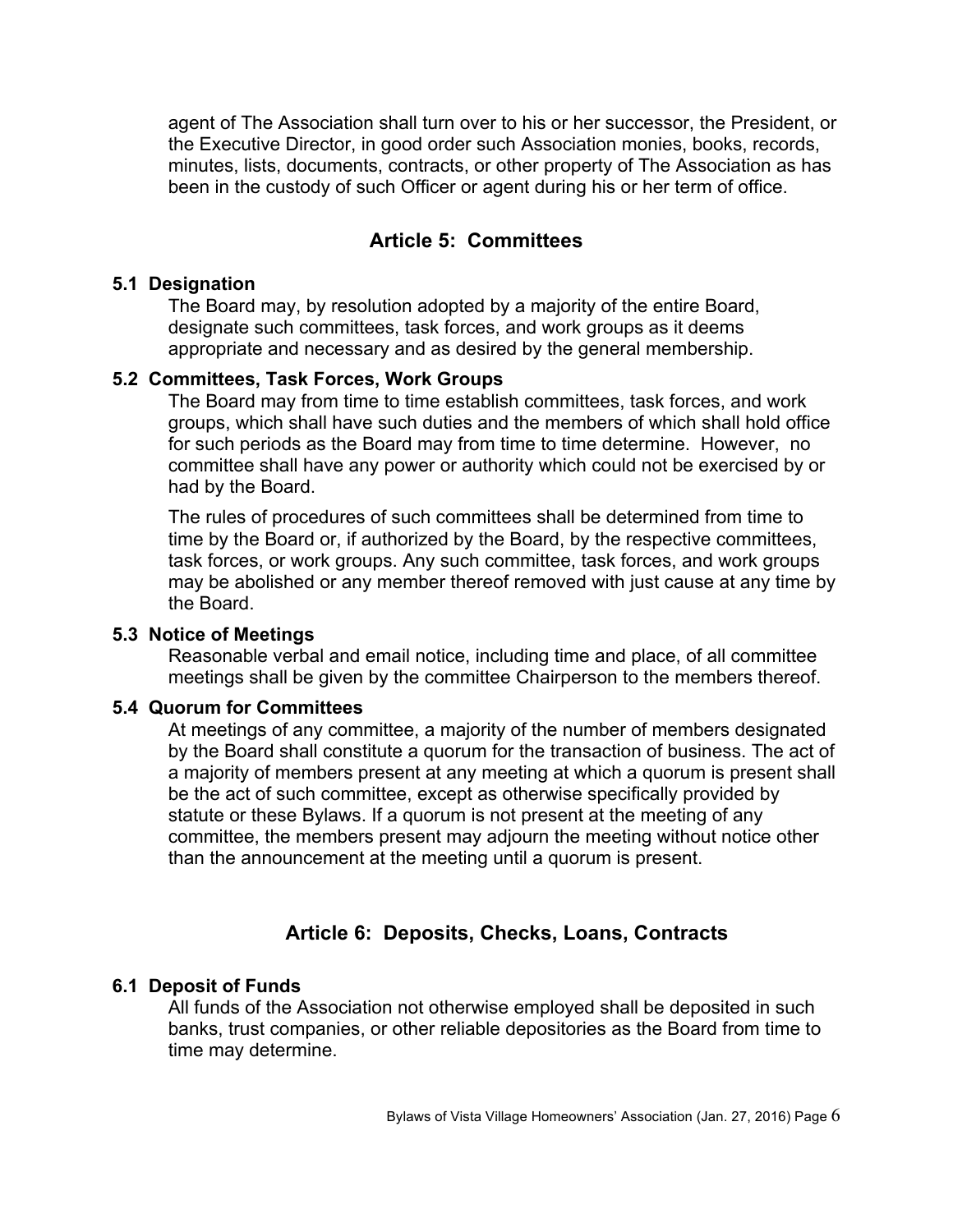### **6.2 Checks**

All checks, drafts, endorsements, notes, and evidence of indebtedness of The Association shall be signed by such Officers or agents of The Association and in such manner as the Board from time to time may determine.

#### **6.3 Loans**

No loans or other advance shall be contracted on behalf of The Association, and no note or other evidence of indebtedness shall be issued in its name.

### **6.4 Contracts**

Any Officer specifically authorized by the Board may, in the name of and on behalf of The Association, enter into those contracts or execute and deliver those instruments to the extent authorized by the Board. Without the authorization of the Board, no Officer, staff, or other agent of The Association may enter into any contract or execute and deliver any instrument in the name of and on behalf of The Association.

# **Article 7: Conflict of Interest**

**7.1** No member, Director, or Officer of The Association shall be interested, directly or indirectly, in any contract relating to the operations conducted by it, nor in any contract for furnishing services or supplies to The Association, unless (a) such contract shall be authorized by an absolute majority of Directors present and voting at a meeting at which the presence of such Director is not necessary for such authorization, (b) the facts and nature of such interest shall have been fully disclosed or shown to the members of the Board present at the meeting at which such contract is to be authorized, and (c) any interested Director has abstained from participating in discussions or votes related to such authorization, other than to disclose the facts and nature of such interest.

**7.2** Anyone with a commercial interest, working with, for, or in coordination with the Park owner or management, directly or indirectly, is barred from membership.

# **Article 8: Amendment to Bylaws**

Except as otherwise provided herein, these Bylaws may be altered, amended, or repealed, and new Bylaws may be adopted by a majority/two-thirds (2/3) vote of the members of The Association. Minor changes may be made by a majority/two-thirds (2/3) vote of the Board) present at any regular meeting, a quorum being assembled, provided that written notice of such meeting, setting forth in detail the proposed Bylaw revisions, be given not less than ten (10) days prior to such meeting.